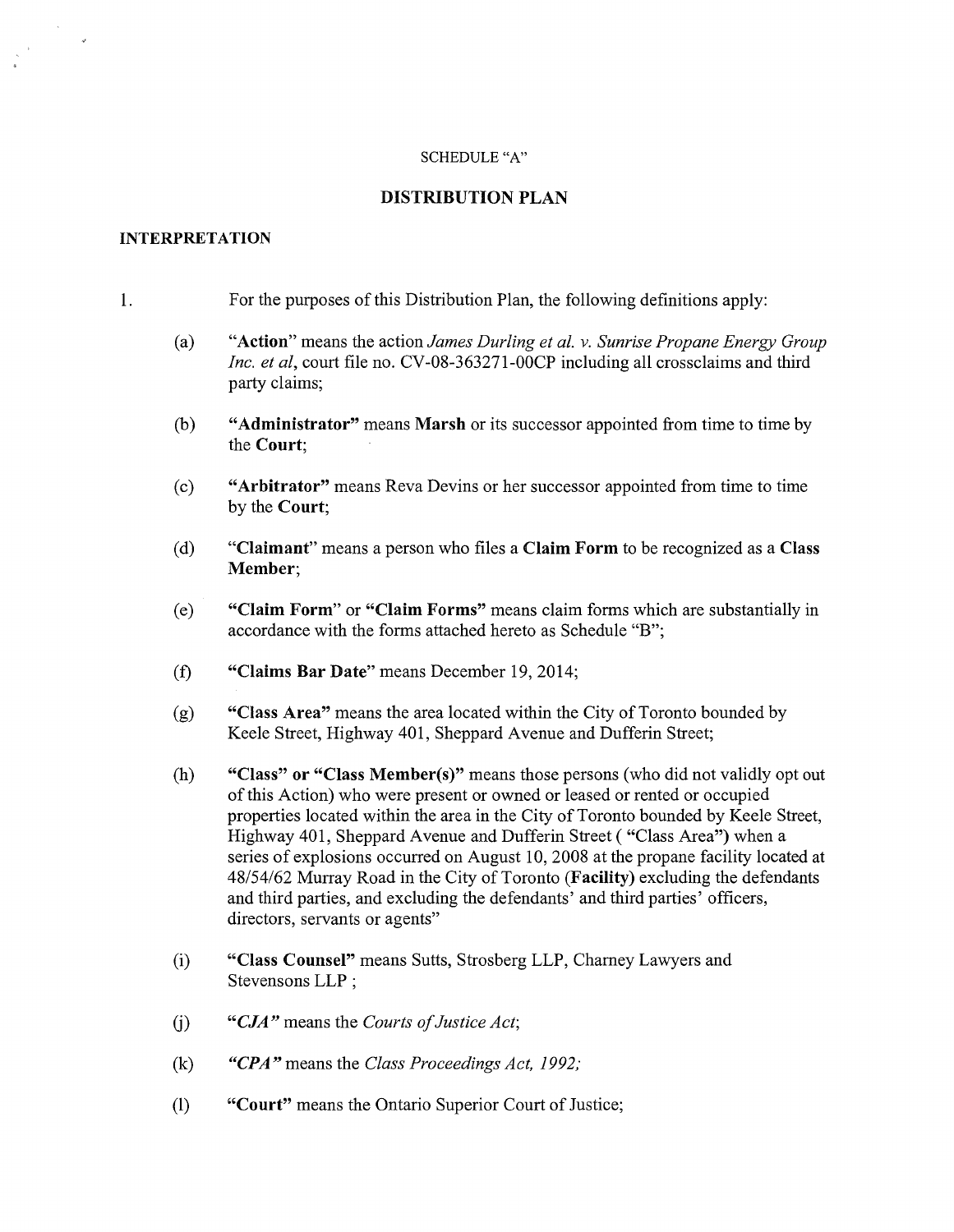- (m) **"Contemporaneous Medical Records"** means medical records which were created from August 10, 2008 up to and including February 10,2009, six months after the explosion and fire;
- (n) **"Distribution Amount"** means the **Settlement Amount** less Class Counsel Fees and less the Cost of Administration, as fixed in the **Judgment;**
- (0) **"Distribution Plan"** means this plan and the procedures to distribute the Distribution Amount which is attached as Schedule "A to the **Judgment";**
- (p) **"DSM-5"** means the American Psychiatric Association Diagnostic and Statistical Manual,  $5<sup>th</sup>$  edition;
- (q) **"Electronically"** means electronically by way of the private secure on-line claim system;
- (r) **"Facility"** means the propane facility located at *48/54/62* Murray Road in the City of Toronto;
- (s) **"Fund Counsel"** means Arie Odinocki;
- (t) **"Insurer" or "Insurers"** means any insurance company of any of the Class Member(s) who did not validly opt out in accordance with the certification order made on July 23, 2012;
- (u) **"Judgment"** means the judgment of Justice Conway approving the settlement of this Action and the Distribution Plan;
- (v) **"Marsh"** means Marsh Risk Consulting Canada;
- (w) **"Ministry** of Health" means the Ontario Ministry of Health and Long-Term Care;
- (x) **"Minor" or "Minors"** means a person or person(s), who as of the date of the Judgment, has not attained the age of 18 years;
- (y) **"Settlement Amount"** means \$23,345,000;
- (z) "SS" means Sutts Strosberg LLP; and
- (aa) **"Subrogated Insurers"** includes the following insurers that registered their claims on the registration system maintained by Class Counsel: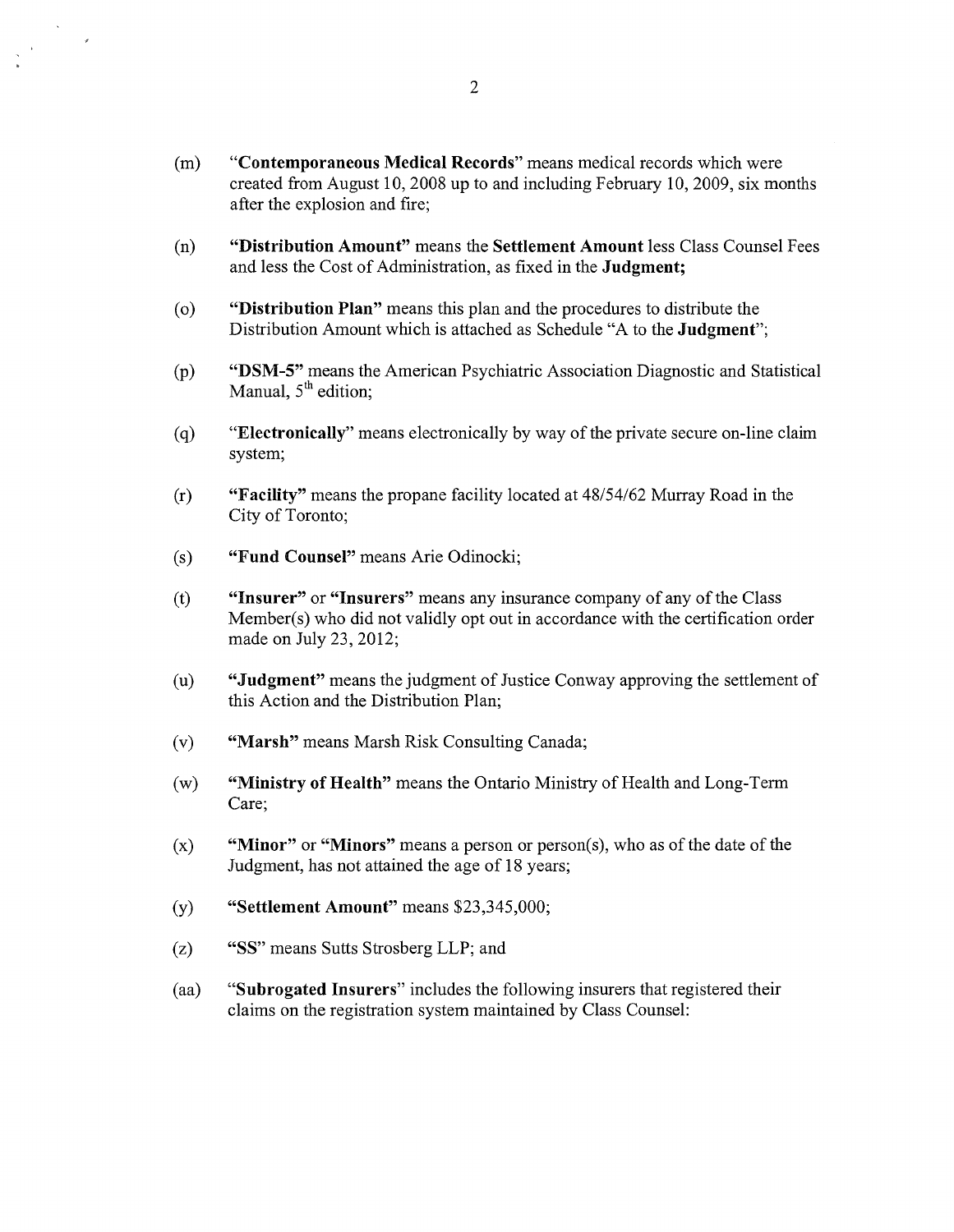(i) Unica Insurance Company

 $\overline{\phantom{a}}$ 

- (ii) CAA Insurance Company;
- (iii) Allstate Insurance Company;
- (iv) Royal & SunAlliance Insurance Company;
- $(v)$  Gore Mutual Insurance Company;
- (vi) AXA Insurance Company;
- (vii) TD Insurance Meloche Monex;
- (viii) Cooperators General Insurance Company;
- (ix) Desjardins General Insurance Company;
- (x) McLarens Upper Canada; and<br>(xi) Sovereign Insurance Company
- Sovereign Insurance Company.

# RECEIPT OF THE SETTLEMENT AMOUNT AND DISTRIBUTION OF THE SETTLEMENT AMOUNT

2. In accordance with paragraph 3(c) of the Judgment, the defendants, third parties

and their Insurers will pay to SS in trust the amount of \$23,345,000 plus interest.

3. In accordance with paragraphs 15 and 16 of the Judgment, SS will pay Class

Counsel Fees and the Costs of Administration over time.

4. In accordance with paragraph 17 of the Judgment, SS will allocate the

Distribution Amount of \$15,819,000 into the following categories:

| Subrogated Insurers and City of Toronto Losses | \$7,909,500 |
|------------------------------------------------|-------------|
| Class Members and the Ministry of Health       | \$7,909,500 |

5. SS will allocate the interest proportionally to the two categories described in paragraph 4.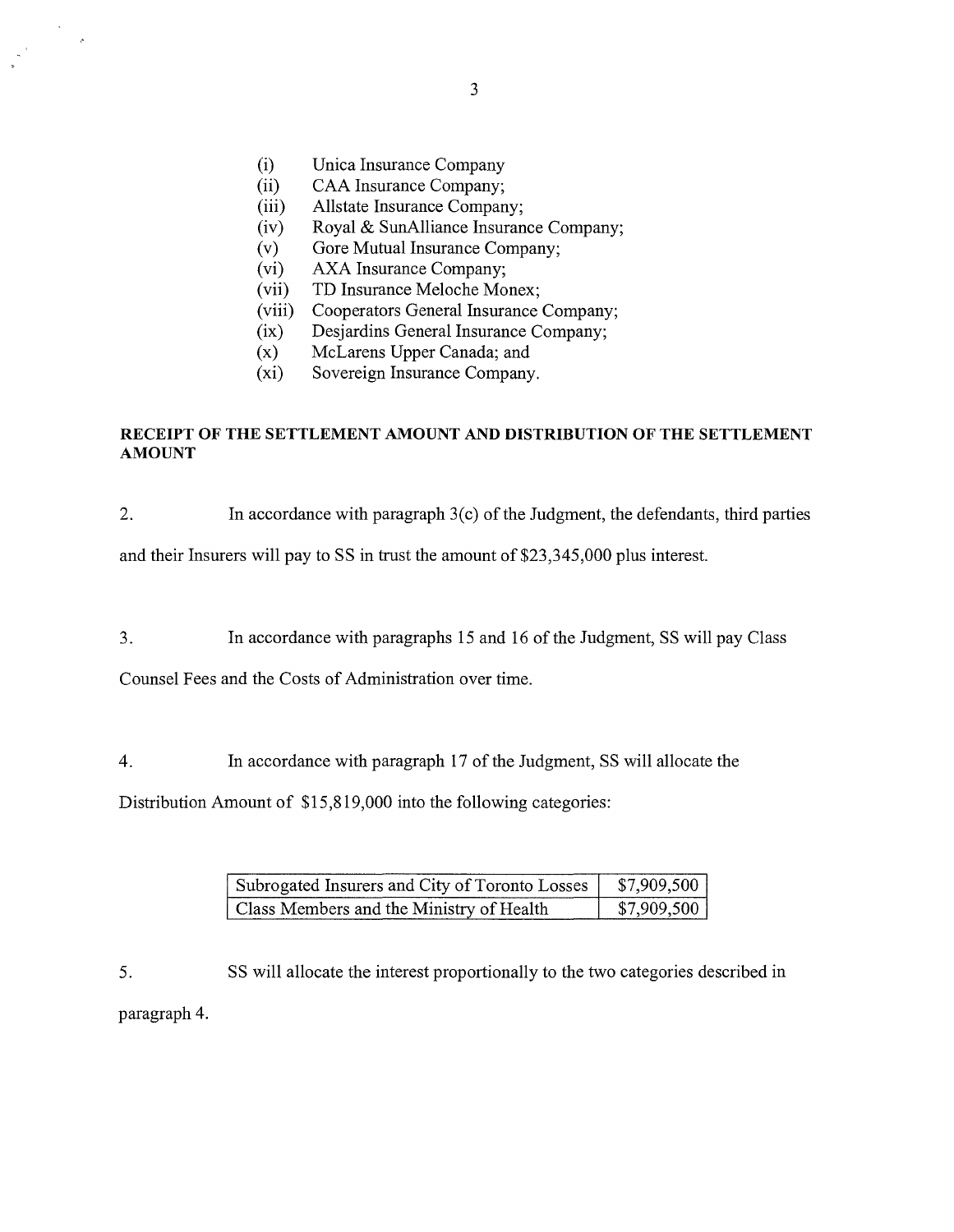6. The \$7,909,500 for the Class Members will be further subdivided into six

categories:

 $\frac{1}{\sqrt{2}}\sum_{i=1}^{n-1}\frac{1}{\sqrt{2}}\left(\frac{1}{\sqrt{2}}\right)^2\left(\frac{1}{\sqrt{2}}\right)^2.$ 

 $\lambda$ 

| Category                                | <b>Reserved Amount</b> |
|-----------------------------------------|------------------------|
| Ministry of Health                      | \$24,900               |
| Deductibles                             | \$100,000              |
| Loss of Use of a Class Member's Home or | \$2,500,000            |
| <b>Evacuation Expenses</b>              |                        |
| Out of Pocket and Pecuniary Losses      | \$1,500,000            |
| Lost Income and Business Loss           | \$1,800,000            |
| Personal Injury and Damages             | \$2,000,000            |
| <b>Total</b>                            | \$7,924,900            |

7. SS will pay the Ministry of Health \$24,900 to comply with paragraph 22 of the

Judgment.

# POWERS AND RESPONSIBILITIES OF THE ADMINISTRATOR

8. The Administrator is appointed to fulfill the duties and responsibilities set out in

the Judgment and this Distribution Plan, including but not limited to the following:

- (a) implement the Notice Program in accordance with paragraph 5 of the Judgment;
- (b) establish a private secure web-based claims system, accessible from the public website, to
	- (i) receive Claims Forms and other documentation to comply with this Distribution Plan;
	- (ii) communicate with the Arbitrator, Fund Counsel, Class Counsel and the Class Members;
	- (iii) forward all documents Electronically to all authorized persons;
	- (iv) receive all notices of appeal; and
	- (v) distribute all decisions of the Arbitrator;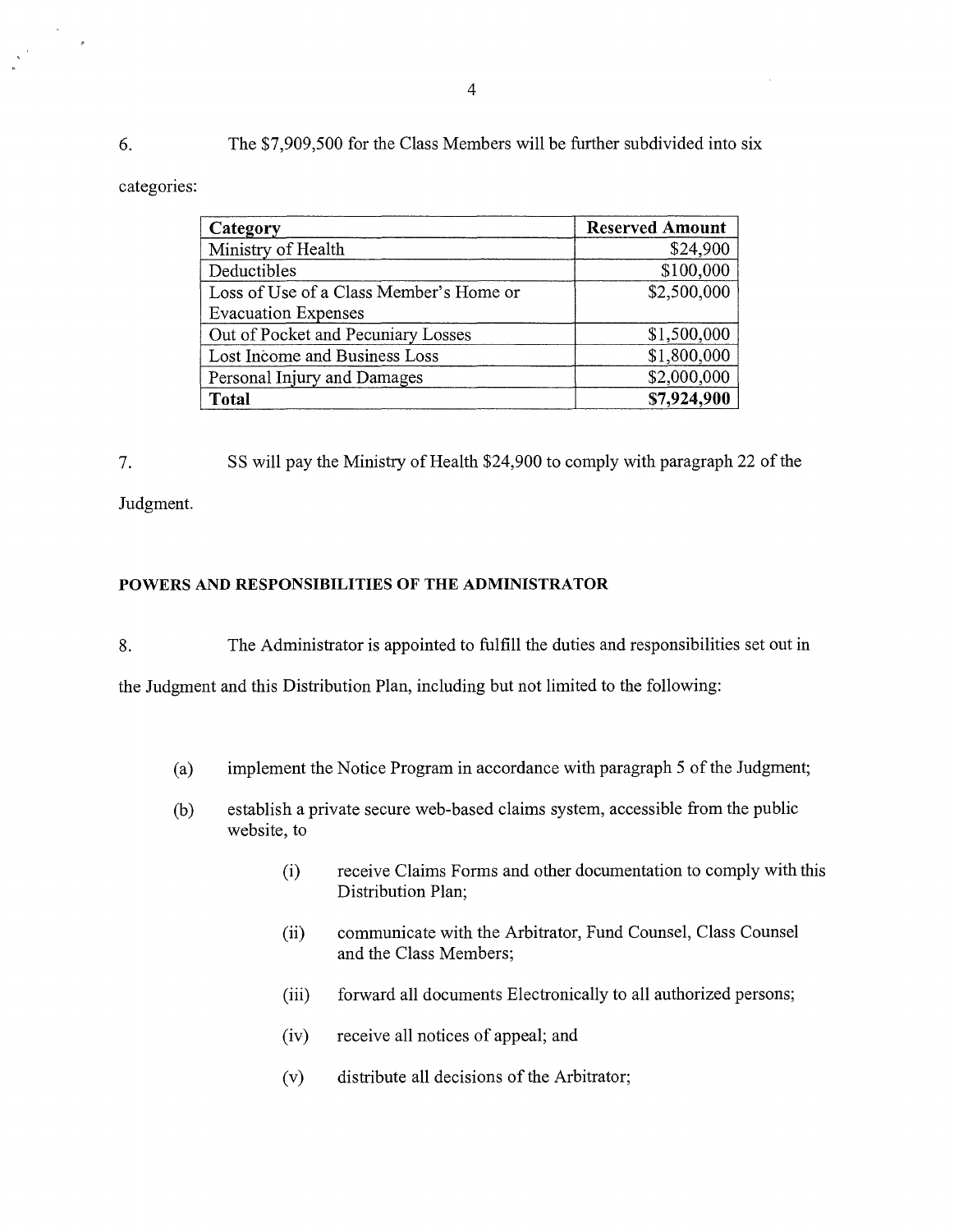- (c) establish a toll-free or local 416 or 647 phone number which will be designated as a help line for Class Members with questions about the Claim Forms and the claims process;
- (d) manage the public website and update this website by posting the frequently asked questions and answers;
- (e) decide whether persons are eligible Class Members and communicate those decisions in writing Electronically;
- (f) determine what level of compensation Class Members are entitled to receive and communicate those decisions in writing Electronically;
- (g) maintain all necessary records;
- (h) make all calculations;

- (i) perform all necessary accounting functions;
- G) make decisions necessary for the orderly administration of this settlement; and
- (k) report to the Court when required and when the administration is completed.

## POWERS AND RESPONSIBILITY OF THE ARBITRATOR

9. The Arbitrator is appointed to fulfill the duties and responsibilities set out in the

Judgment and this Distribution Plan including but not limited to the following:

- (a) deal with all disputes requiring a determination including, without limitation, questions of fact, law or mixed fact and law;
- (b) establish a summary procedure to determine each dispute;
- (c) enter into mediation and/or arbitration proceedings as she establishes; and
- (d) deliver all decisions in writing Electronically to the Administrator for distribution within 30 days of completion of the hearing or process.

10. The decisions of the Arbitrator shall be final and conclusive and there shall be no appeal from her decisions whatsoever.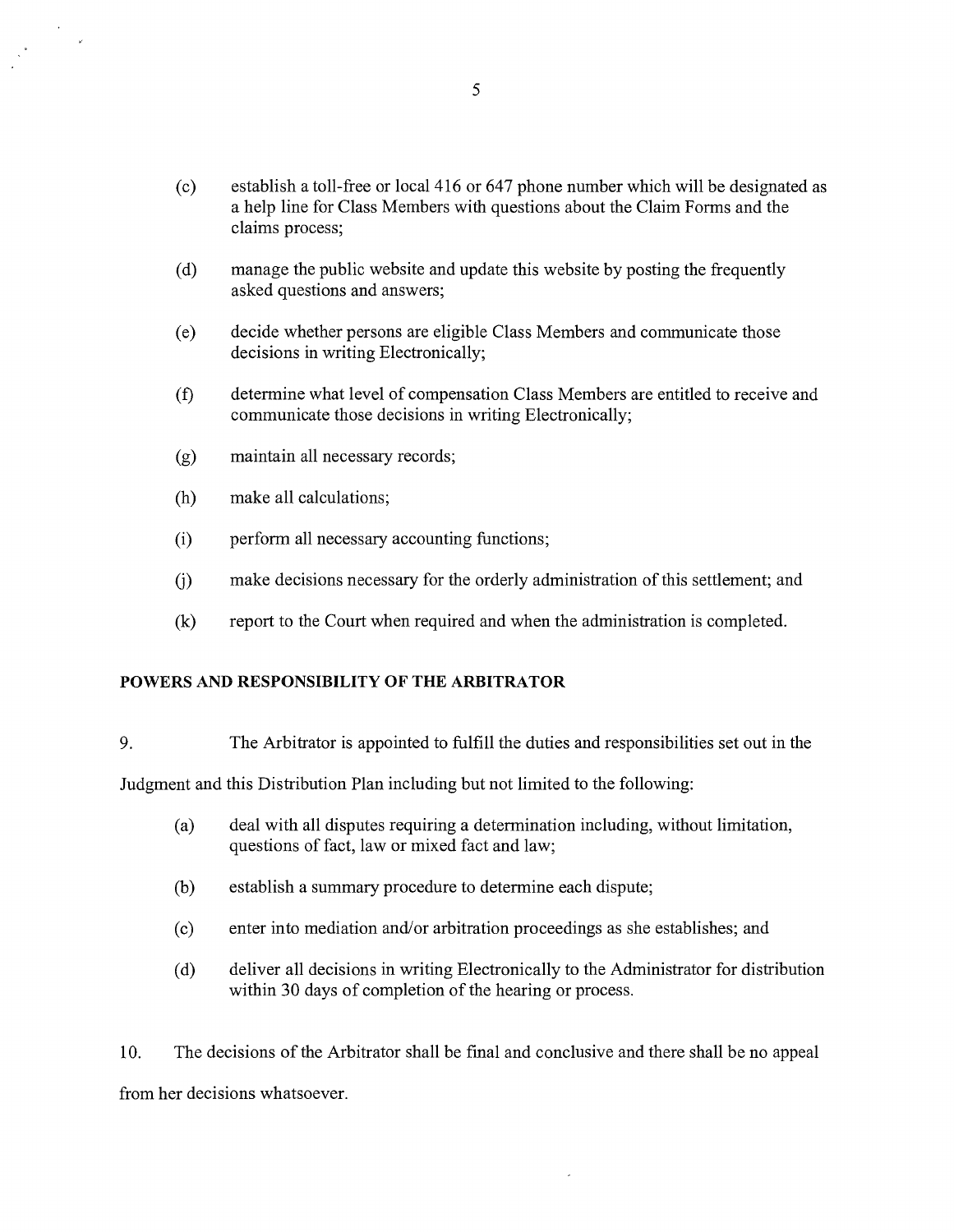## POWERS AND RESPONSIBILITY OF FUND COUNSEL

11. Fund Counsel is appointed to fulfill the duties and responsibilities dealing only with the category "Personal Injury and Damages". Under the Judgment and this Distribution Plan, Fund Counsel may:

- (a) make written submissions to the Arbitrator, if necessary or requested by the Arbitrator, within 7 days of receipt of the Class Member's written submission dealing with Personal Injury and Damages, including loss of income; and
- (b) make oral submissions to the Arbitrator in any mediation and/or arbitration proceedings dealing with Personal Injury and Damages, including loss of income.

## TRANSFER OF INFORMATION FROM CLASS COUNSEL TO THE ADMINISTRATOR

12. Class Counsel will turn over to the Administrator its secure, electronic registration

system which contains all of its pre-settlement information about Claimants and Class Members.

Class Counsel will provide to the Administrator the following information:

- (a) the names of individual(s) who opted out of the Action; and
- (b) any available names and contact information for individuals who contacted Class Counsel but who did not create a profile in the secure registration system.

### THE CLAIMS PROCESS

13. Unless the Administrator agrees in advance to receive the Claim Form by fax or mail, each Claimant must submit a Claim Form for compensation under this Distribution Plan Electronically.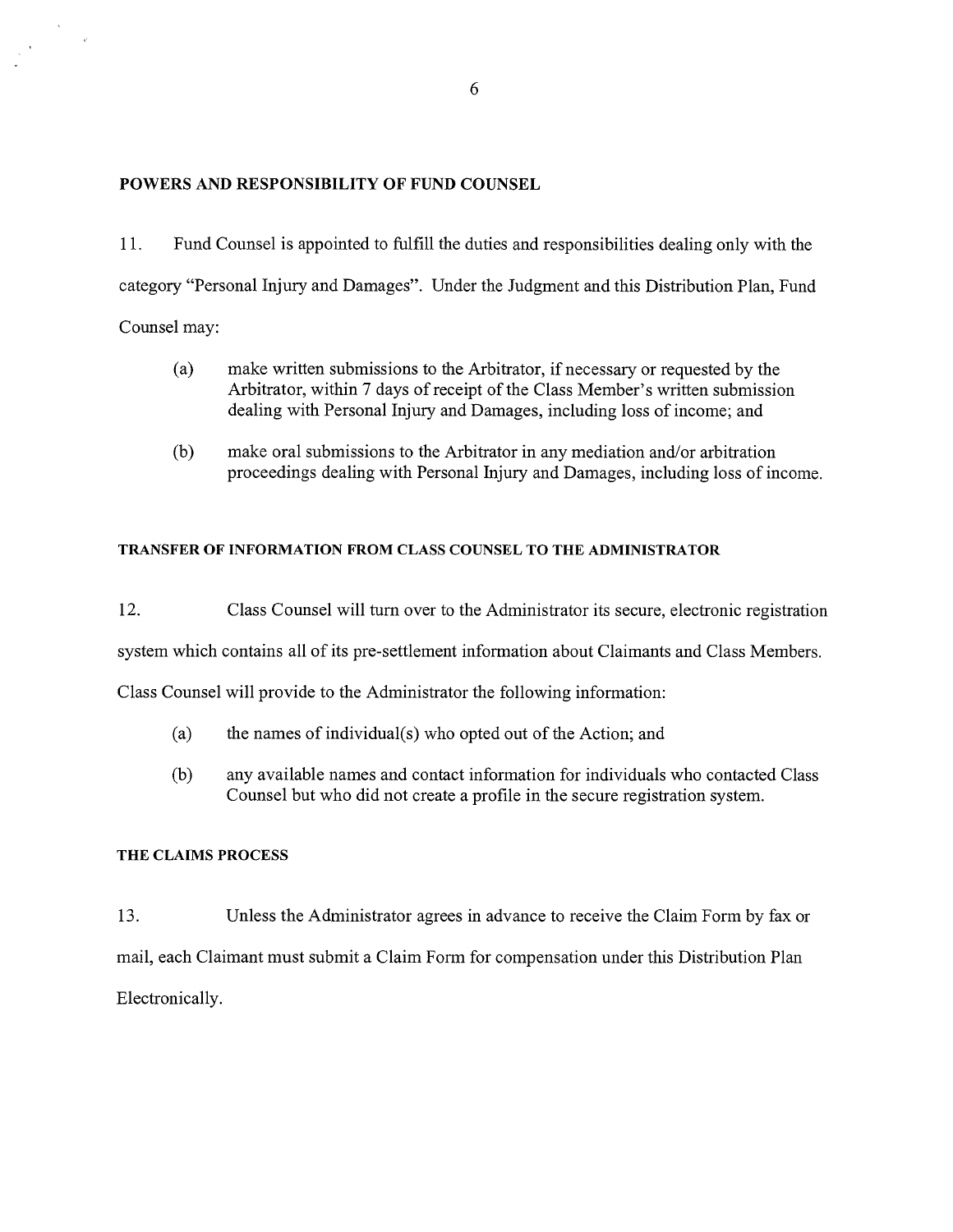#### 14. If a Claimant is:

 $\mathcal{P}$ 

- (a) deceased, the Claim Form may be submitted Electronically by the estate trustee or by the spouse or by any other of his or her family members; or
- (b) a mentally incapable person, the Claim Form must be submitted Electronically by the Guardian of Property or the Attorney for Property or by the Public Trustee or by the spouse or by any other of his or her family members.

#### 15. If a Claimant is:

- (a) a Minor, he or she must be represented by her/his parent(s) or person(s) with custody and any award to a Class Member who is a Minor shall be paid to the Accountant of the Ontario Superior Court of Justice to the credit of the minor, until the Minor attains the age of 18 years, at which time the Accountant shall pay the amount to the Class Member without any further order of the Court;
- (b) a Minor who is 16 years old but has not yet attained the age of 18 years, he or she must be represented by her/his parent(s) or person(s) with custody, and the signature of the Minor is also required on all Claim Forms or elections to appeal; or
- (c) a mentally incapable person, he or she must be represented by her/his Guardian of Property or the Attorney for Property or by the Public Trustee or by a spouse.

16. The Claimant must establish, on the balance of probabilities to the Administrator or to the Arbitrator, that he or she or it was a Class Member and that he or she or it is entitled to receive payment(s) under this Distribution Plan.

17. Unless the Administrator agreed in advance to receive the Claim Form by fax or mail, the Claimant or the Class Member has the right within 30 days of receiving the Administrator's decision to appeal to the Arbitrator by delivering notice of an appeal Electronically to the Administrator.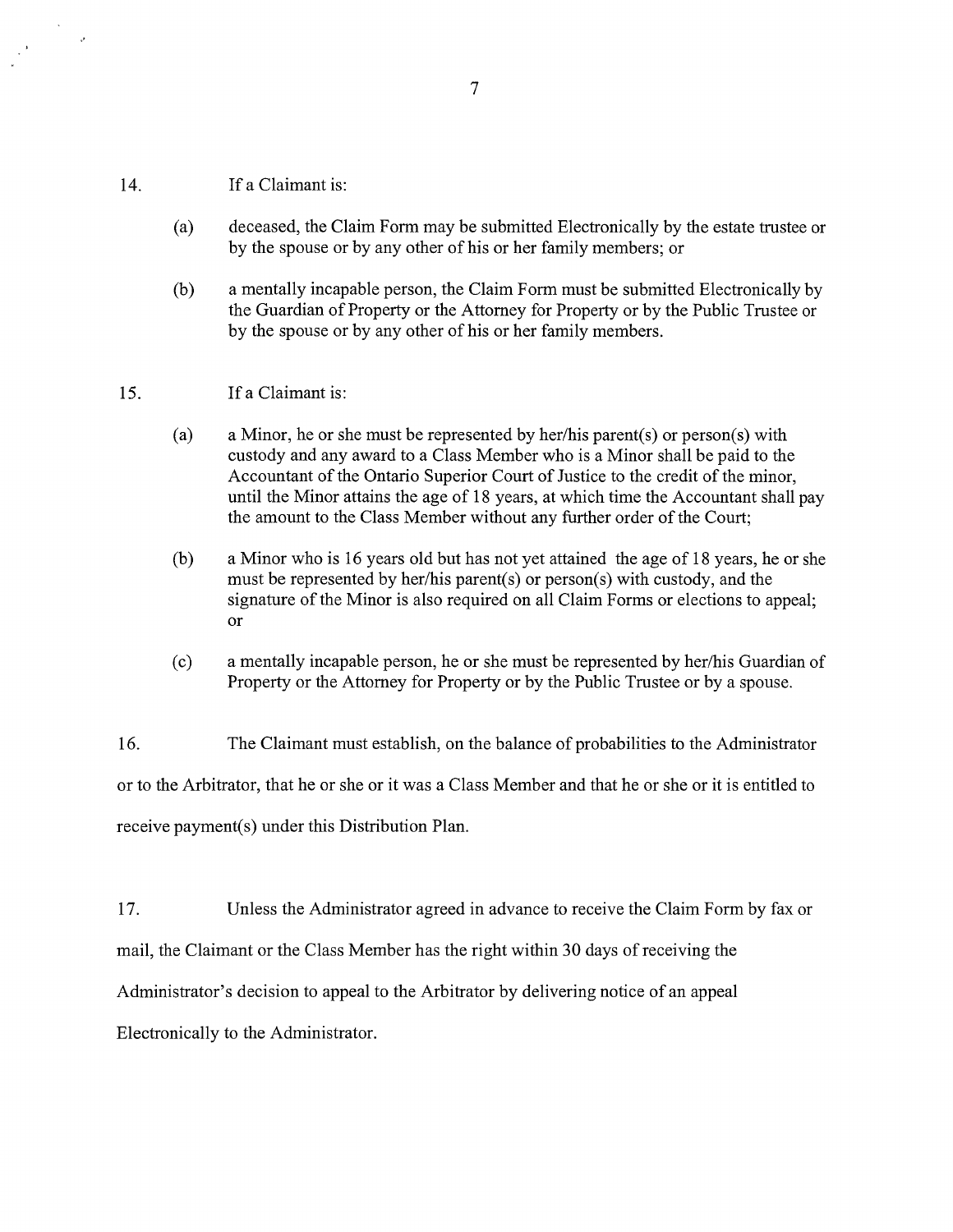18. The Arbitrator will establish a summary procedure in accordance with the nature of the heads of damage.

19. The Arbitrator, within 30 days, will communicate each of her decisions in writing, Electronically, and by mail if she chooses, to all authorized persons, including the Administrator.

20. The decisions of the Arbitrator are final.

## SUBROGATED INSURERS AND THE CITY OF TORONTO LOSSES

21. The amount of \$7,909,500 plus interest is reserved under this category.

22. Each Subrogated Insurer must submit a Claim Form supported by an affidavit

including the following information:

 $\frac{1}{\sqrt{2}}\sum_{i=1}^{N} \frac{1}{\sqrt{2}}\left(\frac{1}{\sqrt{2}}\right)^2$ 

 $\sim$ 

- (a) Name, address, telephone number and email address of each insured;
- (b) Deductible amount for each insured;
- (c) Subrogated amounts paid by categories to each insured who were Class Members. For example, the categories were property loss, damage to contents, the amount of replacement accommodation and loss of income;
- (d) Number of days that each insured's property was uninhabitable, if known;
- (e) Total deductibles;
- (f) Total of the subrogated amounts paid to Class Members; and
- (g) Proofs of loss of each insured.

23. The Subrogated Insurers must submit this information Electronically in the format specified by the Administrator.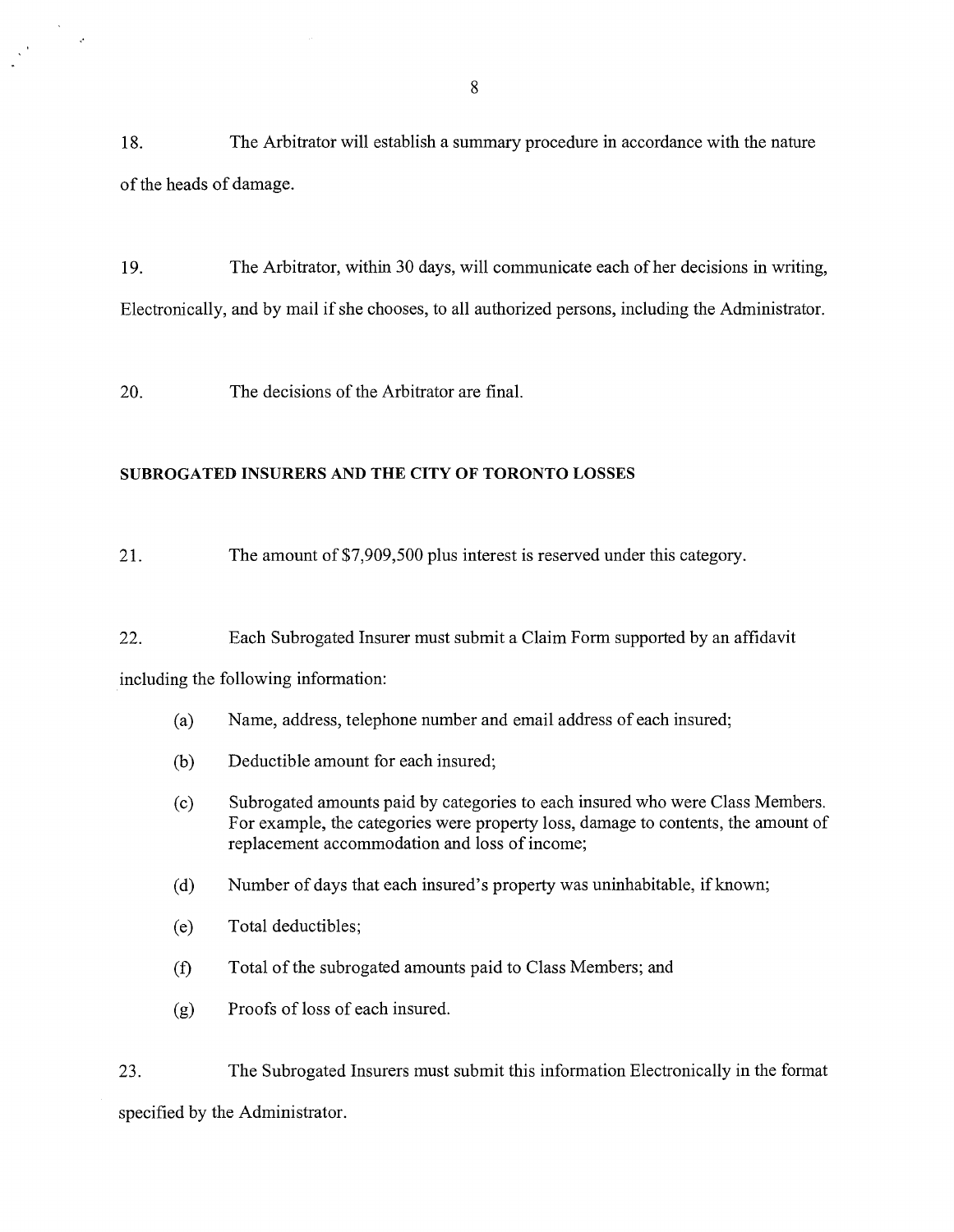24. If a Subrogated Insurer is asked for information by the Administrator, the Subrogated Insurer must make its best efforts to comply with the Administrator's request and answer its questions.

25. The City of Toronto must submit a Claim Form supported by an affidavit explaining its loss arising from the explosion and/or fire.

26. The City of Toronto must submit its information Electronically in the format specified by the Administrator.

27. If the amounts in this category exceed \$7,909,500 plus interest, the payment to each Subrogated Insurers and to the City of Toronto will be calculated *pro rata* out of this \$7,909,500 plus interest only. It there is a surplus in this category, the surplus will be paid *pro rata* to the Subrogated Insurers and the City of Toronto only.

28. As soon as practical after the Claims Bar Date, SS and/or the Administrator will move to the Court for an order paying out the amounts to each Claimant in this category on notice to the City of Toronto and to each Subrogated Insurer that delivered a Claim Form.

## **DEDUCTIBLES**

 $\mathcal{A}$ 

29. Under this category, SS will reserve \$100,000.

9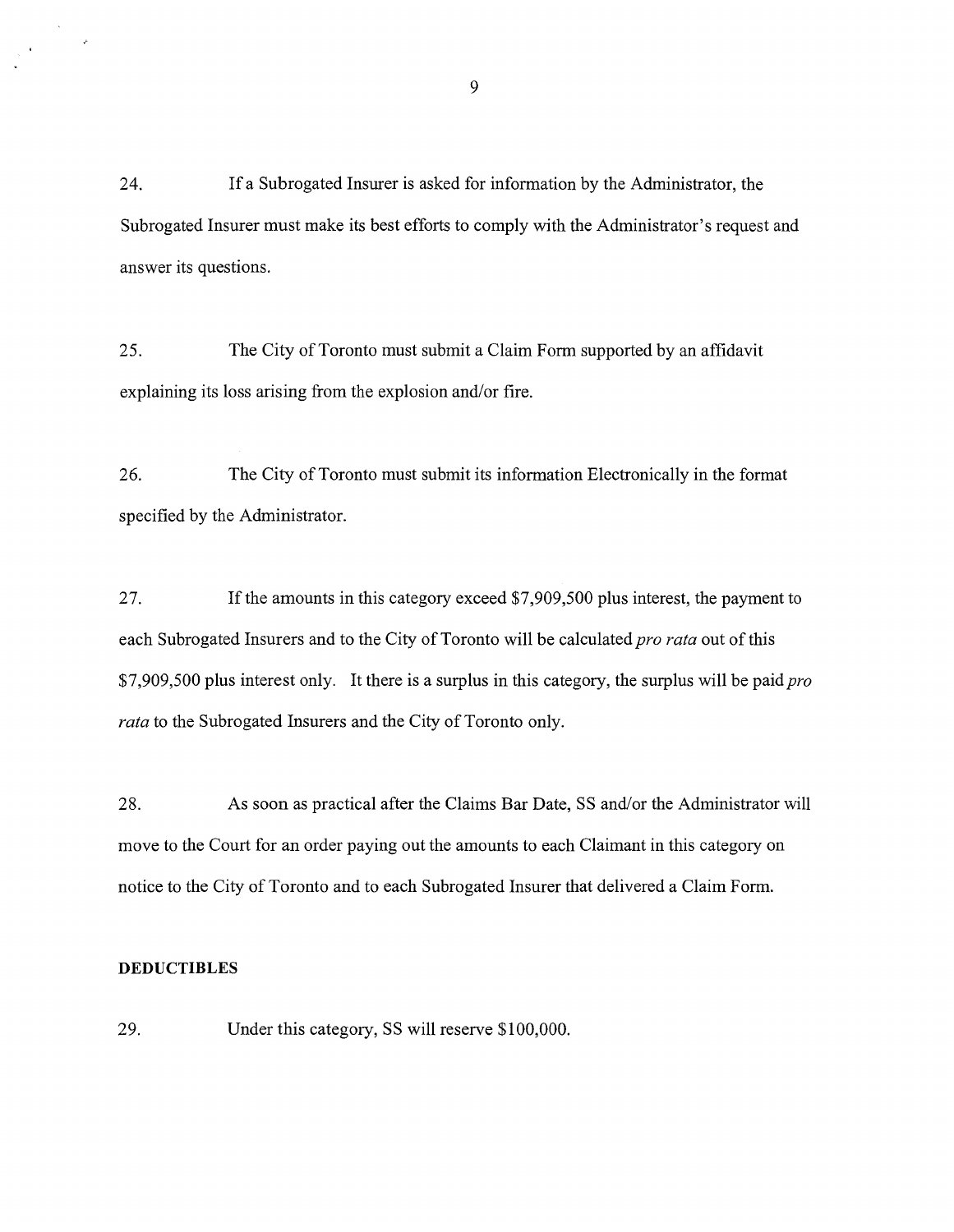30. For the purposes ofthis category, in the first instance, the Administrator may accept the deductible amount that each Subrogated Insurer disclosed and deducted from each Class Member's insurance claim which was paid arising from the explosion and/or fire.

31. If the Subrogated Insurer does not disclose the deductible amount or documentation to the satisfaction of the Administrator, the Class Member must demonstrate that she or he or it was charged a deductible when settling with the insurance company in order to receive compensation under this category.

32. If the awards in this category exceed \$100,000, the payment to each Class Member will be calculated *pro rata.* 

#### LOSS OF USE OF A CLASS MEMBER'S HOME OR EVACUATION

33. Under this category, SS will reserve \$2,500,000.

 $\mu$ 

34. A Class Member may claim the amount set out in paragraph 35 ifthe Class Member was ordinarily resident in the Class Area and the Class Member's home was unavailable for occupancy or uninhabitable due to the explosion and/or fire on August 10,2008, or the Class Member was evacuated on August 10,2008.

35. The Administrator may award the following amounts to each Class Member:

(a) \$200 to each Class Member who evacuated on August 10, 2008; and

(b) \$50 per day to each Class Member for each day until he or she returned to their home.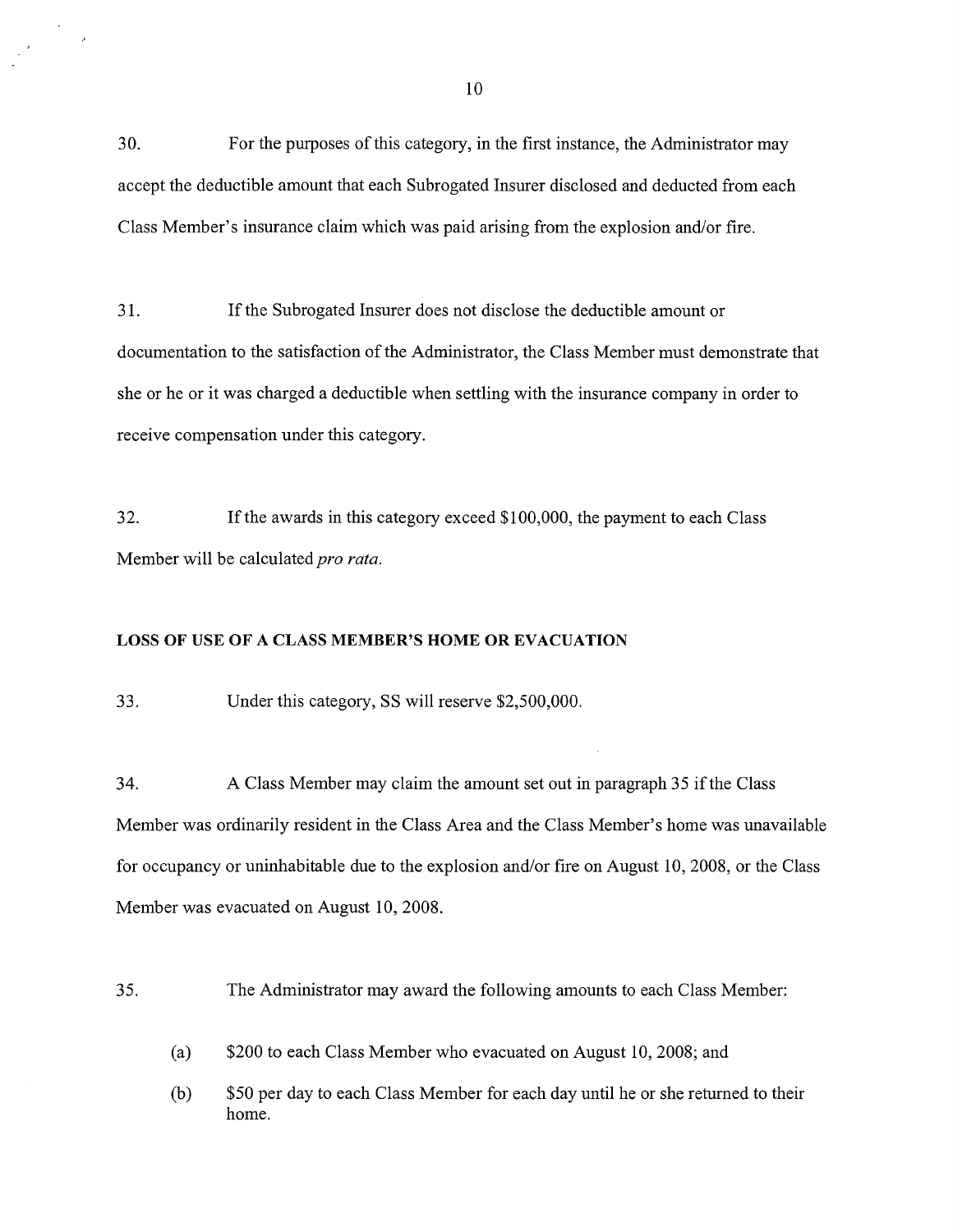36. Ifthere is an appeal by the Class Member from the decision of the Administrator, the Arbitrator must decide this appeal on the record submitted to the Administrator by the Class Member. The Arbitrator cannot give the Class Member or the Administrator a further opportunity to introduce further or fresh evidence.

37. If awards in this category exceed \$2,500,000, the payment to each Class Member will be calculated *pro rata.* 

### OUT OF POCKET EXPENSES AND PECUNIARY LOSSES

38. Under this category, SS will reserve \$1,500,000.

39. The Administrator may award to the Class Member her, his or its out of pocket losses as a result of the explosion and fire on August 10, 2008. The Class Member must prove this loss by delivery to the Administrator of receipts, invoices or other satisfactory documentary proof, all prepared in the period of August 10, 2008 to February 10, 2009. If a Class Member proves that his or her home was not fit for occupancy by February 10,2009, documentation prepared after February 10,2009 may be considered by the Administrator.

40. If there is an allegation of asbestos contamination of soil within the Class Area, the Class Member who owned the property must deliver a soil test report and two estimates of the cost of remediation. The Class Member must prove to the Administrator that asbestos contamination was the result of the explosion and/or the fire on August 10, 2008.

11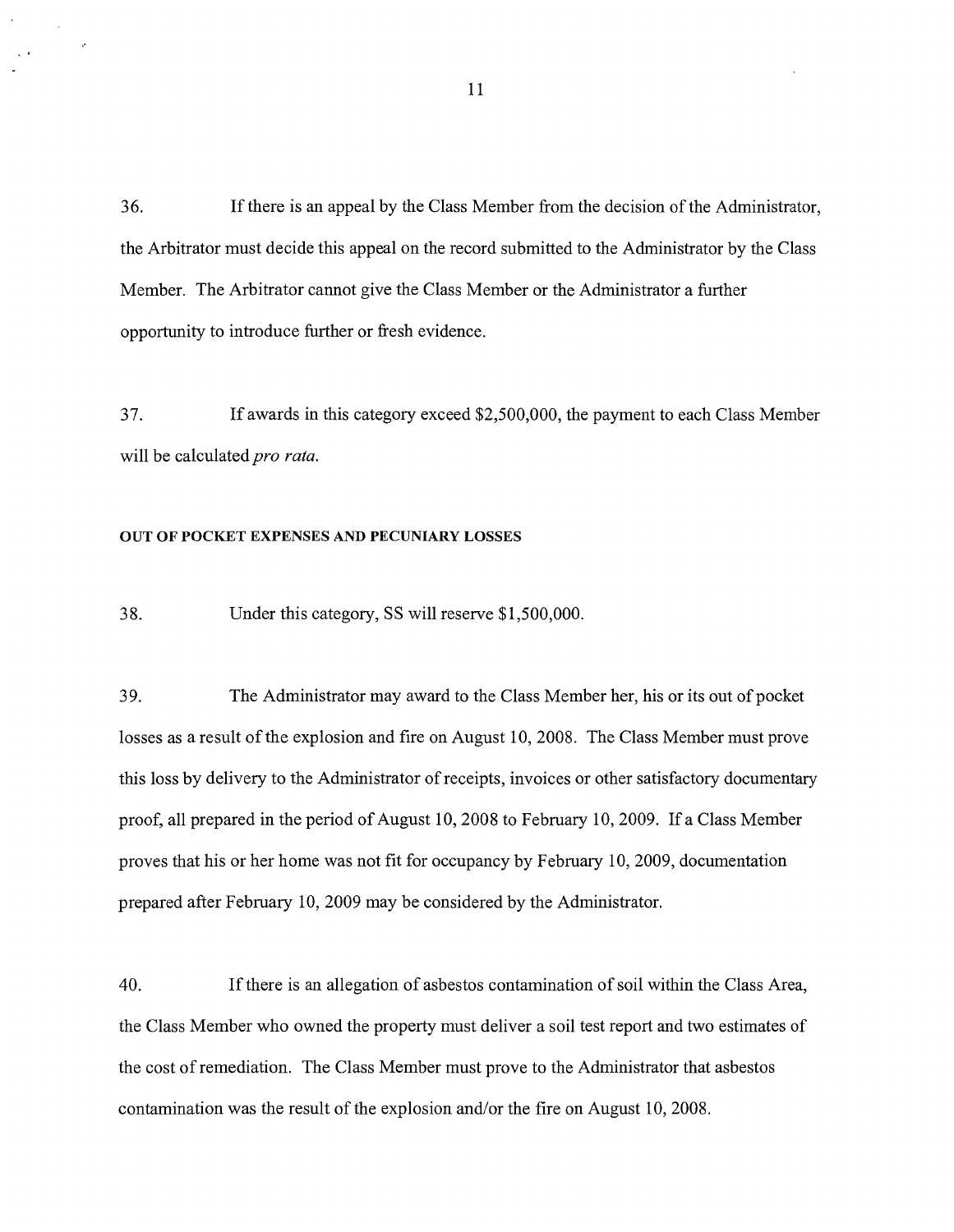41. Ifthere is an appeal by the Class Member from the decision of the Administrator, the Arbitrator must decide this appeal on the record submitted to the Administrator by the Class Member. The Arbitrator cannot give the Class Member or the Administrator a further opportunity to introduce further or fresh evidence.

42. If awards in this category exceed \$1,500,000, the payment to each Class Member will be calculated *pro rata.* 

## LOSS OF INCOME AND BUSINESS INCOME

 $\begin{pmatrix} 3 \\ 1 \\ 2 \end{pmatrix}$ 

43. Under this category, SS will reserve \$1,800,000.

44. The Administrator may award to a Class Member a loss of income or business loss or rental loss as a result of the explosion and/or fire on August 10,2008. Each Class Member must submit reliable documentation to the Administrator to prove a loss, such as a letter from an employer or income tax returns or an accountant's report or other satisfactory proof.

45. If there is an appeal by the Class Member from the decision of the Administrator, the Arbitrator must decide this claim on the record submitted to the Administrator by the Class Member. The Arbitrator cannot give the Class Member or the Administrator a further opportunity to introduce further or fresh evidence.

46. If awards in this category exceed \$1,800,000, the payment to each Class Member will be calculated *pro rata.*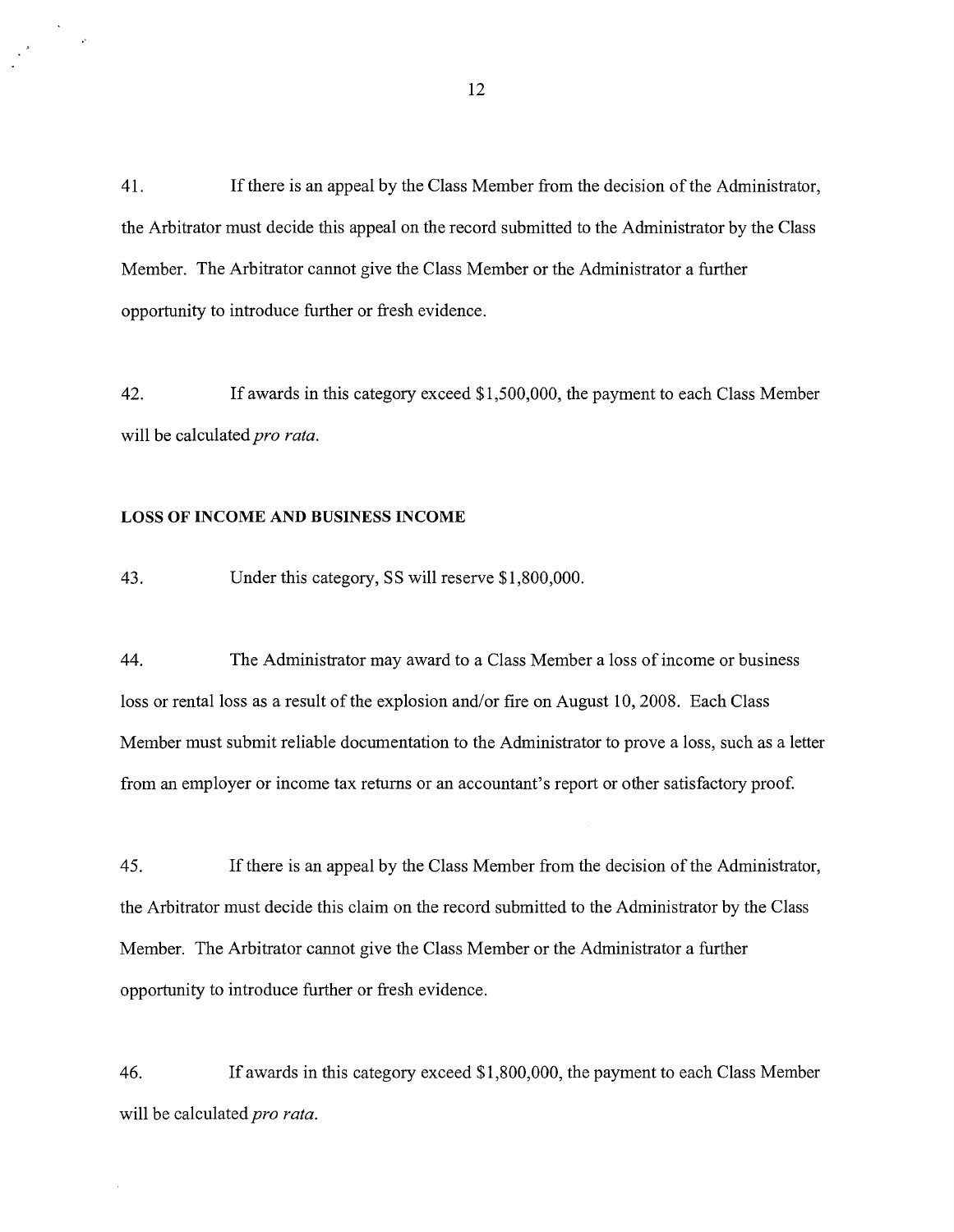#### PHYSICAL INJURIES AND DAMAGES

47. Under this category, SS will reserve \$2,000,000.

## LEVEL A1: \$500 FOR MINOR PHYSICAL INJURY

48. The Class Member must make a formal declaration in the Claim Form (or on behalf of the Class Member, in the case of a Minor) describing the Class Member's minor injury and the duration of his or her minor injury. The Class Member does not need to produce any hospital or medical records.

49. The Administrator may award \$500 to a Class Member ifhe or she sustained minor injury during the explosion and/or evacuation which healed completely, such as minor sprains, cuts, bruises, and there was no immediate or any visit to a physician or a hospital.

## LEVEL A2: \$2,500 PLUS MEDICAL EXPENSES AND COSTS OF RECORDS NOT COVERED BY **INSURANCE**

50. The Class Member must complete a formal declaration in the Claim Form (or on behalf ofthe Class Member, in the case of a Minor). The Class Member must deliver to the Administrator Contemporaneous Medical Records as defined in paragraph 1(m).

51. The Administrator may award \$2,500 to a Class Member, ifhe or she sustained musculo-skeletal (soft tissue) injuries during the explosion and/or evacuation which lasted up to 6 months.

13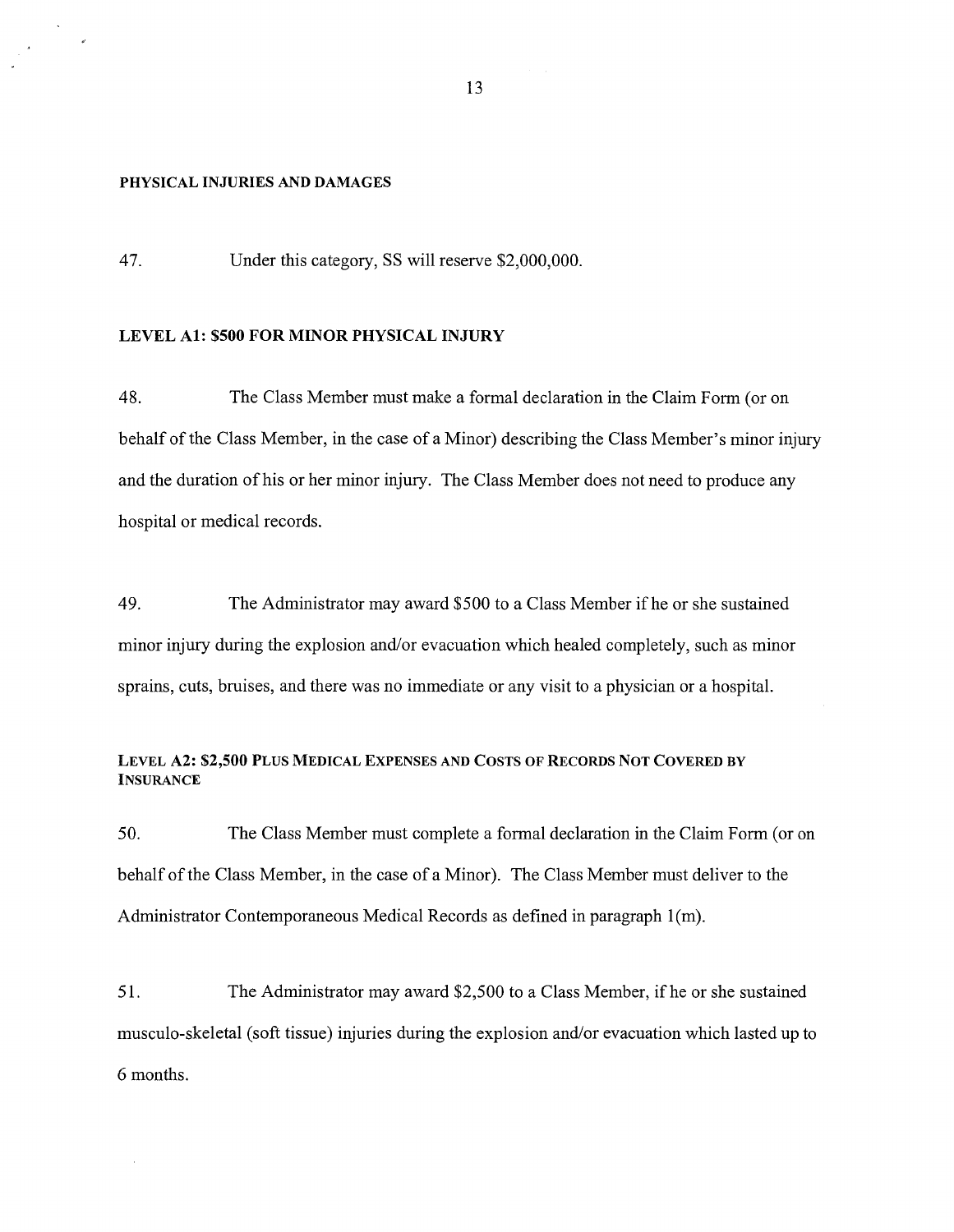Level A3: \$25,000 PLUS MEDICAL EXPENSES AND COSTS OF RECORDS NOT COVERED BY **INSURANCE** 

 $\epsilon$ 

52. The Class Member must describe in the Claim Form (or on behalf of the Class Member, in the case of a Minor) any orthopedic injuries such as broken bones, fracture, muscle tears, ligament damage sustained during the explosion and/or evacuation which healed with no serious, ongoing impairments.

53. The Class Member must deliver to the Administrator Contemporaneous Medical Records, as defined in paragraph l(m), and any imaging which was done. The Class Member may deliver any other medical information from a physician or hospital records. Claims for medical expenses not covered by insurance must be supported by a letter from a physician or health practitioner qualified to recommend the medical expenses which the Class Member paid.

54. The Administrator may award \$25,000 plus medical expenses not covered by insurance and supported by medical records.

## Level A4: \$50,000 PLUS ALL PECUNIARY DAMAGES, NOT COVERED BY INSURANCE OR SUCH AMOUNT ASSESSED BY AN ARBITRATOR

55. The Class Member must describe in the Claim Form (or on behalf ofthe Class Member, in the case of a Minor) any permanent, serious impairment of an important bodily function caused by physical injuries sustained during the explosion and/or evacuation. The Class Member may deliver medical information from a physician or hospital records.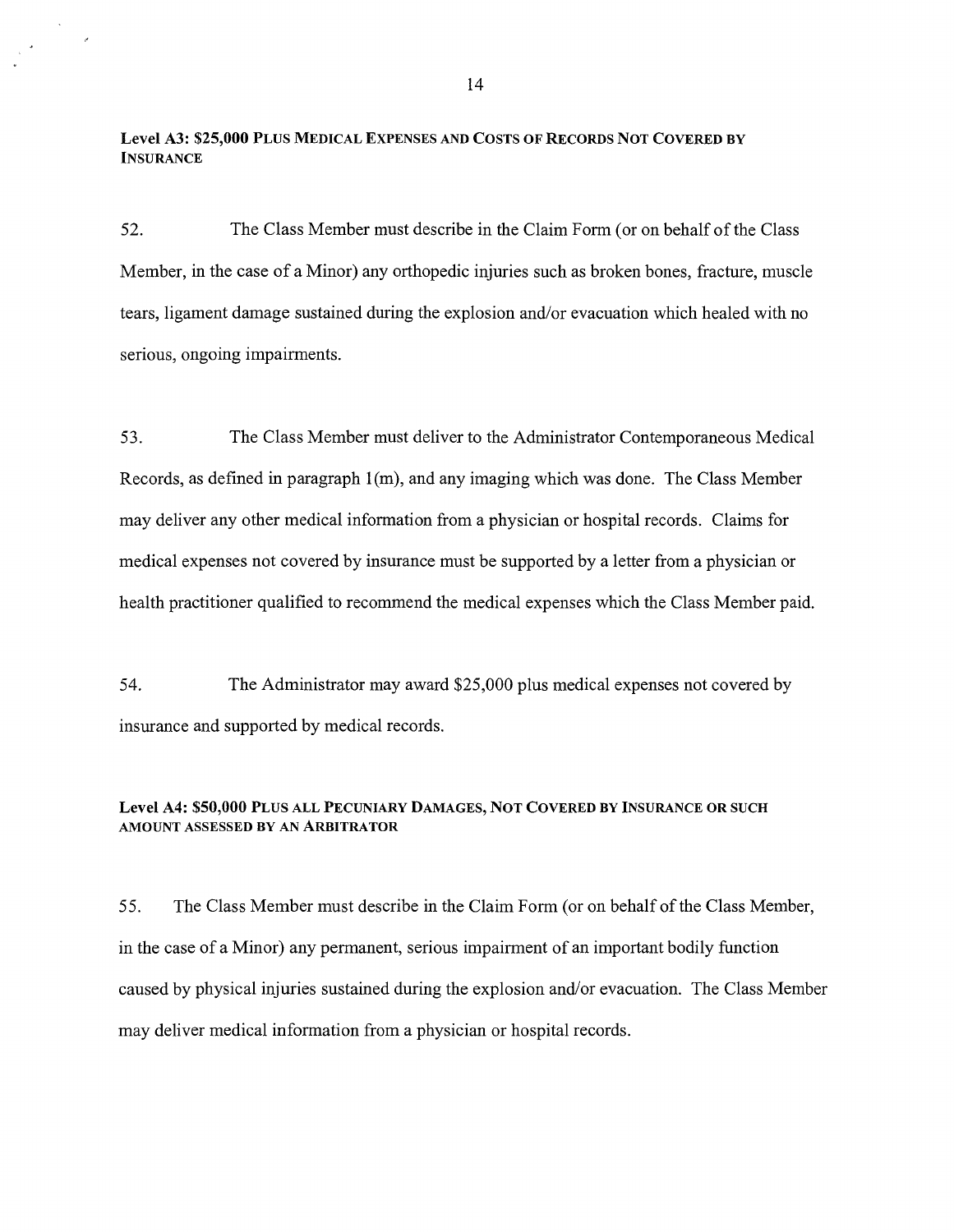56. The Class Member must deliver to the Administrator Contemporaneous Medical Records as defined in paragraph l(m), and any imaging which was done. The Class Member must deliver an opinion from a specialist identifying the nature of the injury and expressing an opinion on how the Class Member's injury caused permanent, serious impairment of an important bodily function caused by physical injuries sustained during the explosion and/or evacuation.

57. The Class Member may elect to have his or her claim assessed by the Arbitrator. Any Class Member making this request must submit a report from a physician which provides an opinion on how the Class Member's injury caused permanent, serious impairment of an important bodily function caused by physical injuries sustained during the explosion and/or evacuation.

58. The Administrator or Arbitrator may award \$50,000 plus pecuniary damages plus medical expenses not covered by insurance and the costs of records.

## APPEALS FROM THE ADMINISTRATOR'S DECISIONS IN LEVEL A1, A2, A3 AND A4

59. Ifthere is an appeal by the Class Member from the decision of the Administrator at Levels AI, A2, A3 and A4, the Arbitrator must decide this claim on the record submitted to the Administrator. The Arbitrator cannot give the Class Member or the Administrator a further opportunity to introduce further or fresh evidence.

V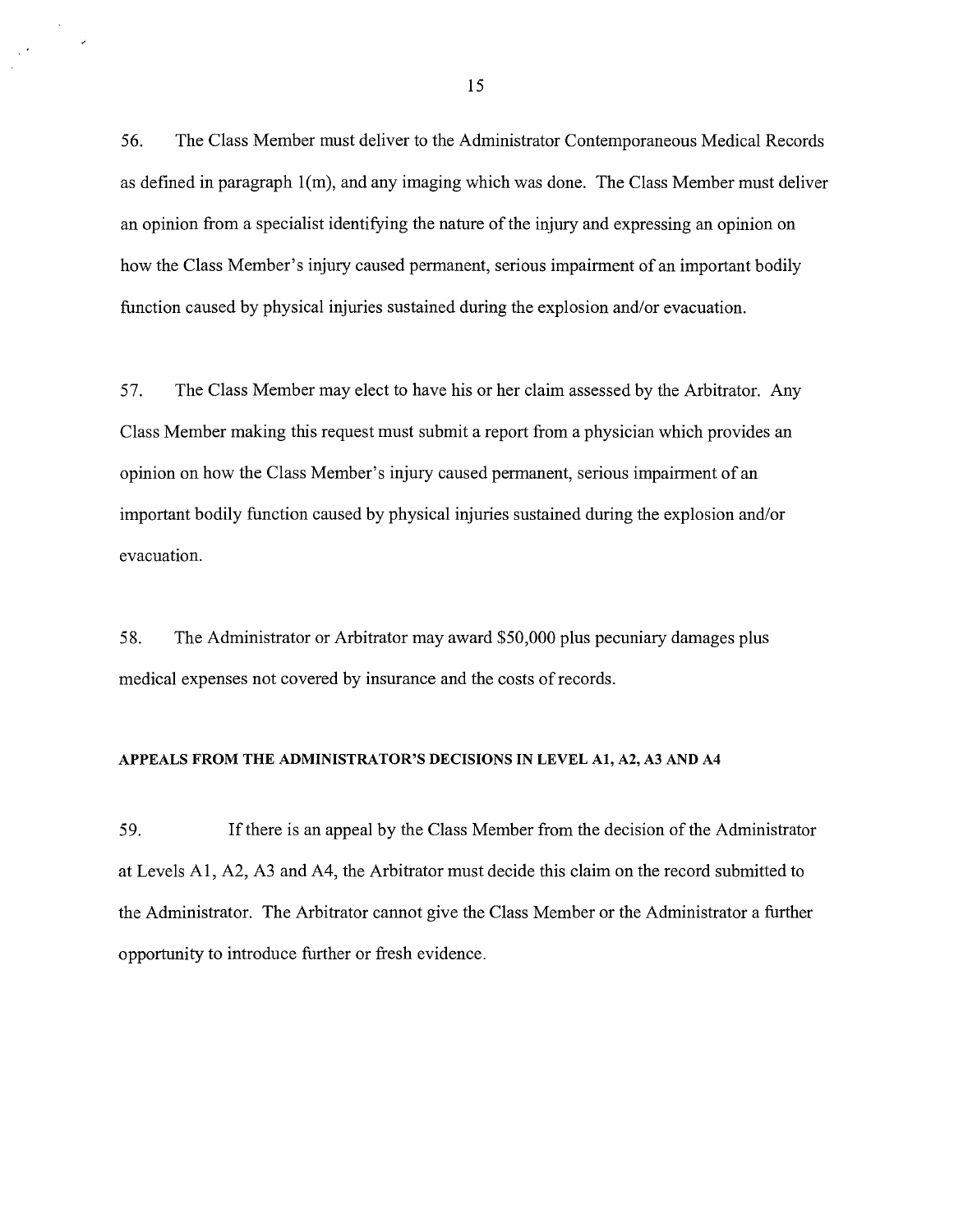### CATEGORY B: PSYCHIATRIC INJURIES

#### LEVEL Bl: \$700 MINOR PSYCHIATRIC INJURIES

60. The Class Member must describe in the Claim Form (or on behalf of the Class Member, in the case of a Minor) any anxiety, fearfulness, nightmares, sleeplessness, irritability, emotional distress or the temporary increase of other physical or emotional problems such as asthma, depression or other psychiatric conditions as a result of the explosion and/or evacuation and the symptoms have completely reduced without medical attention and the symptoms have completed resolved within 10 days.

61. The Class Member did not have to visit a physician or attend a hospital as a result of the explosion and/or evacuation and no medical records are required to be produced by the Class Member.

62. The Class Member must make a formal declaration in the Claim Form (or on behalf of the Class Member, in the case ofa Minor) describing the Class Member's minor psychiatric injuries and when the symptoms have completely resolved.

63. The Administrator will award \$700 to qualified Class Members under Level Bl.

### LEVEL B2: \$2,500 PLUS MEDICAL EXPENSES AND COSTS OF RECORDS NOT COVERED BY INSURANCE

64. The Class Members must describe in the Claim Form any anxiety, fearfulness, nightmares, sleeplessness, irritability, emotional distress or the temporary increase of other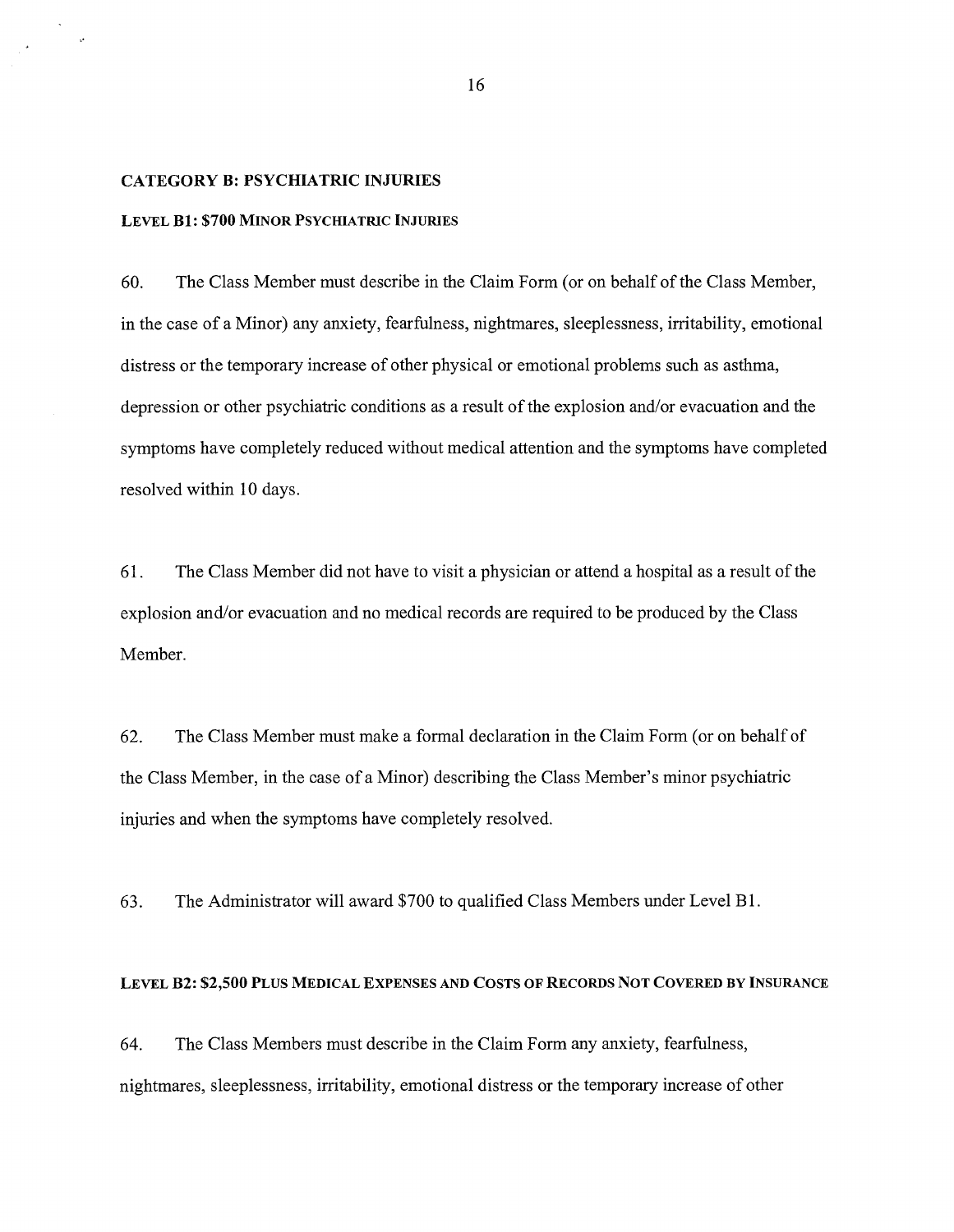physical or emotional problems such as asthma, depressions or other psychiatric conditions as a result of the explosion and/or evacuation and the symptoms have completely resolved within 90 days with medical attention.

65. The Class Member must produce a letter from a psychiatrist or psychologist or physician identifying a disorder and expressing the opinion the disorder was caused as a result of the explosion and/or evacuation and symptoms resolved within 90 days.

66. Contemporaneous records are not required, but may be helpful to the Administrator.

67. The Administrator will award \$2,500 plus medical expenses and cost of records not covered by insurance to qualified Class Members under Level B2.

## LEVEL B3: \$10,000 PLUS MEDICAL EXPENSES AND COSTS OF RECORDS NOT COVERED BY **INSURANCE**

68. The Class Members must describe in the Claim Form any anxiety, fearfulness, nightmares, sleeplessness, irritability, emotional distress or the temporary increase of other physical or emotional problems such as asthma, depressions or other psychiatric conditions as a result of the explosion and/or evacuation and the duration of the symptoms was more than 90 days and the symptoms resolved within one year.

69. The Class Member must deliver to the Administrator Contemporaneous Medical Records as defined in paragraph l(m).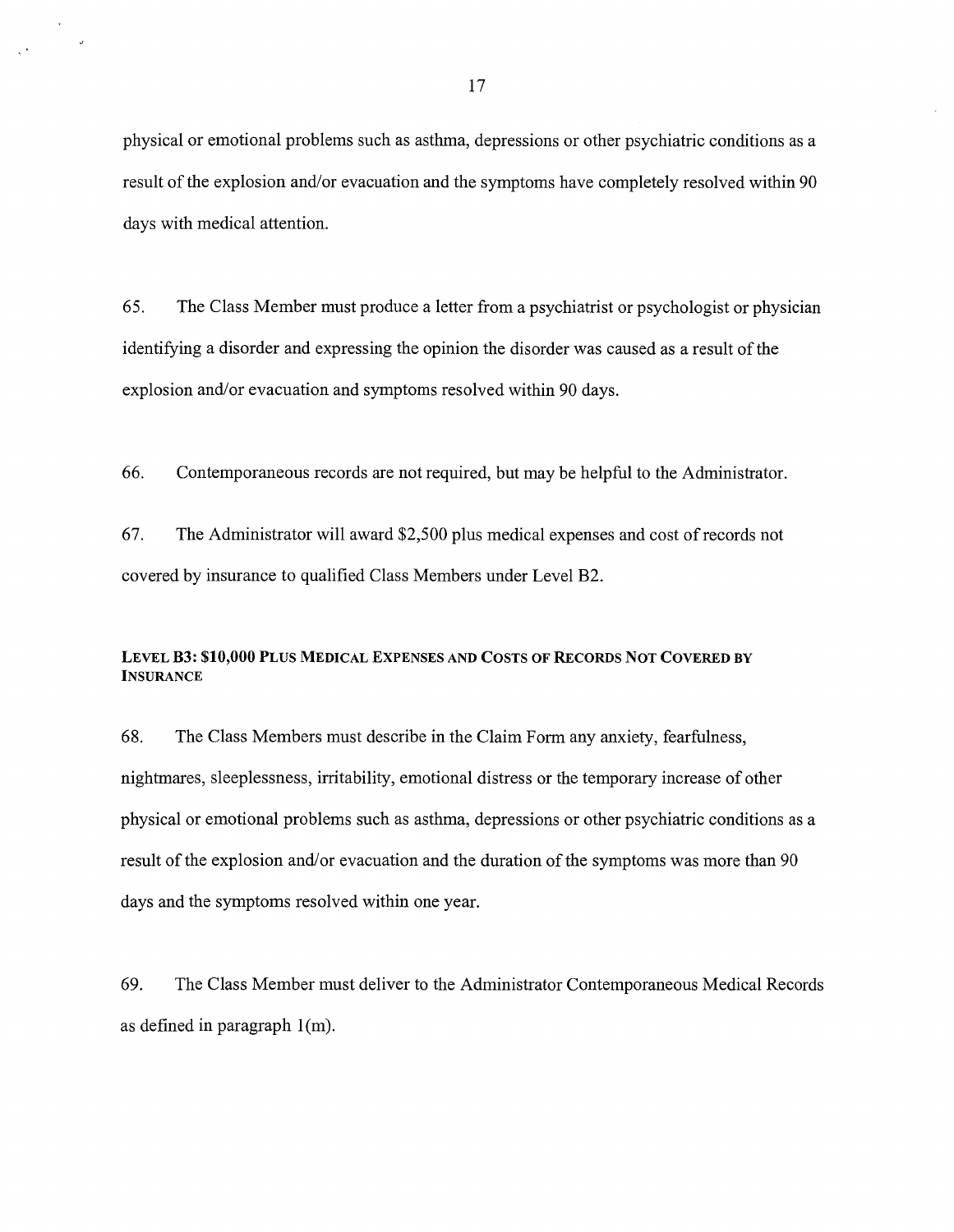70. The Class Member must also produce a letter from a psychiatrist or psychologist identifying a disorder and expressing the opinion this disorder was caused or contributed to by the explosion and/or evacuation. The psychiatrist or psychologist must express an opinion that the duration of the symptoms was more than 90 days and the symptoms resolved within one year. If a claim for medical expenses was not covered by insurance, the letter from the psychiatrist or psychologist must support the need for the medical expenses not covered by insurance.

71. The Administrator will award \$10,000 plus medical expenses plus the cost of records not covered by insurance to qualified Class Members under Level B3.

## LEVEL B4: \$15,000 PLUS MEDICAL EXPENSES AND COSTS OF RECORDS NOT COVERED BY **INSURANCE**

72. The Class Members must describe in the Claim Form any anxiety, fearfulness, nightmares, sleeplessness, irritability, emotional distress or the temporary increase of other physical or emotional problems such as asthma, depressions or other psychiatric conditions as a result of the explosion and/or evacuation and the duration of the symptoms was more than 90 days but the symptoms resolved within 18 months following the explosion.

73. The Class Member must deliver to the Administrator Contemporaneous Medical Records as defined in paragraph l(m).

74. The Class Member must also produce a letter from a psychiatrist or psychologist identifying a disorder and expressing the opinion this disorder was caused or contributed to by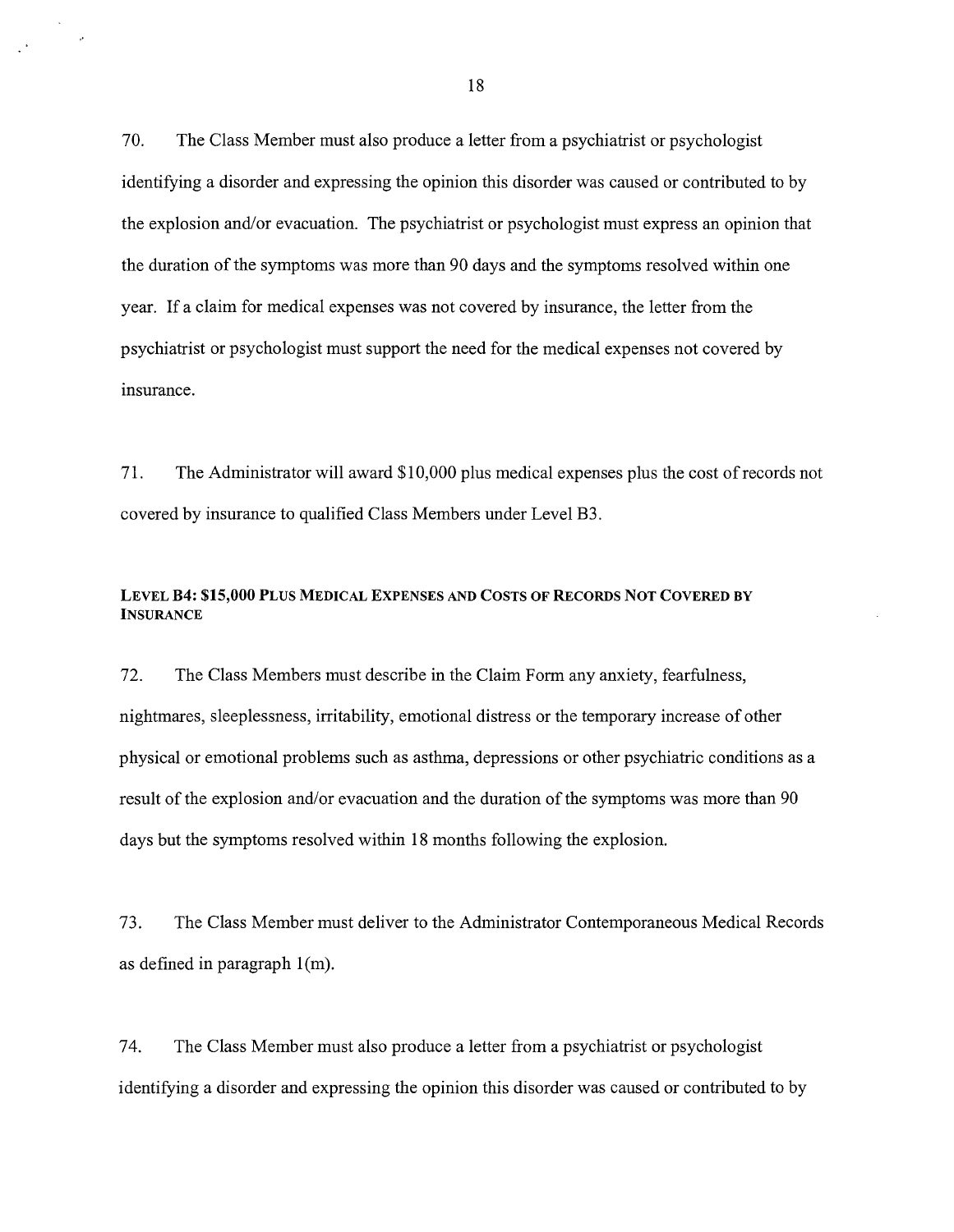the explosion and/or evacuation. The psychiatrist or psychologist must express an opinion that the duration of the symptoms was more than 90 days and the symptoms resolved within 18 months. If a claim for medical expenses was not covered by insurance, the letter from the psychiatrist or psychologist must support the need for the medical expenses not covered by insurance.

75. The Administrator will award \$15,000 plus medical expenses plus the cost of records not covered by insurance to qualified Class Members under Level B4.

## LEVEL B5: \$25,000 PLUS MEDICAL EXPENSES AND COSTS OF RECORDS NOT COVERED BY **INSURANCE**

76. The Class Members must describe in the Claim Form any anxiety, fearfulness, nightmares, sleeplessness, irritability, emotional distress or the temporary increase of other physical or emotional problems such as asthma, depressions or other psychiatric conditions as a result of the explosion and/or evacuation with no resolution of symptoms.

77. The Class Member must deliver to the Administrator Contemporaneous Medical Records as defined in paragraph l(m)

78. The Class Member must also produce a letter from a psychiatrist or psychologist identifying a disorder and expressing the opinion this disorder was caused or contributed to by the explosion and/or evacuation. The psychiatrist or psychologist must express an opinion that there has been no resolution of the symptoms. If a claim for medical expenses was not covered

 $\frac{1}{\sqrt{2}}\sum_{i=1}^{n-1}\frac{1}{\sqrt{2}}\left(\frac{1}{\sqrt{2}}\right)^2\left(\frac{1}{\sqrt{2}}\right)^2.$ 

 $\mathcal{L}$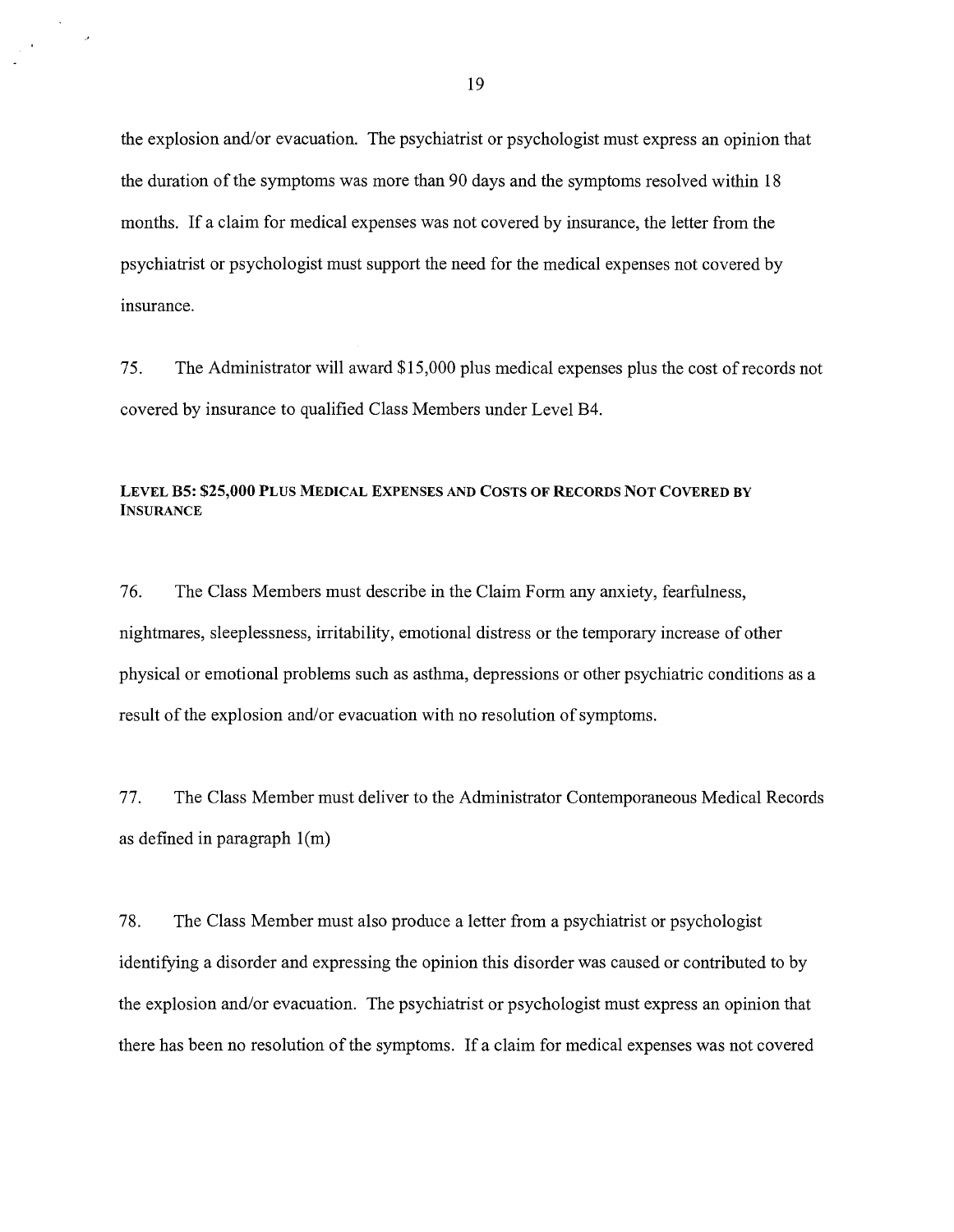by insurance, the letter from the psychiatrist or psychologist must support the need for the medical expenses not covered by insurance.

 $\hat{\mathcal{A}}^{(k)}$ 

79. The Administrator will award \$25,000 plus medical expenses plus the cost of records not covered by insurance to qualified Class Members under Level B5.

## LEVEL B6: \$50,000 PLUS ALL PECUNIARY DAMAGES NOT COVERED BY INSURANCE OR SUCH AMOUNT TO BE ASSESSED BY AN ARBITRATOR

80. A chronic psychiatric disorder as defined in DSM-5 causing a level of impairment that significantly impedes useful functioning in at least one of four aspects: limitations in activities of daily living; social functioning; concentration, persistence, and pace; and deterioration or decompensation in work or work-like settings as described in chapter 14 of the American Medical Association Guides to the Evaluation of Permanent Impairment fourth edition.

81. The Class Member may assert a chronic psychiatric disorder in the Claim Form. He or she must deliver to the Administrator a letter from a psychiatrist identifying a chronic psychiatric disorder and explaining why there exists a marked impairment caused by the disorder and expressing the opinion that the marked impairment and disorder was caused or contributed to by the explosion and/or the evacuation.

82. The Class Member must deliver to the Administrator Contemporaneous Medical Records as defined in paragraph l(m) and other medical records evidencing that he or she underwent some medical treatment since the explosion and/or evacuation consistent with this type of diagnosis.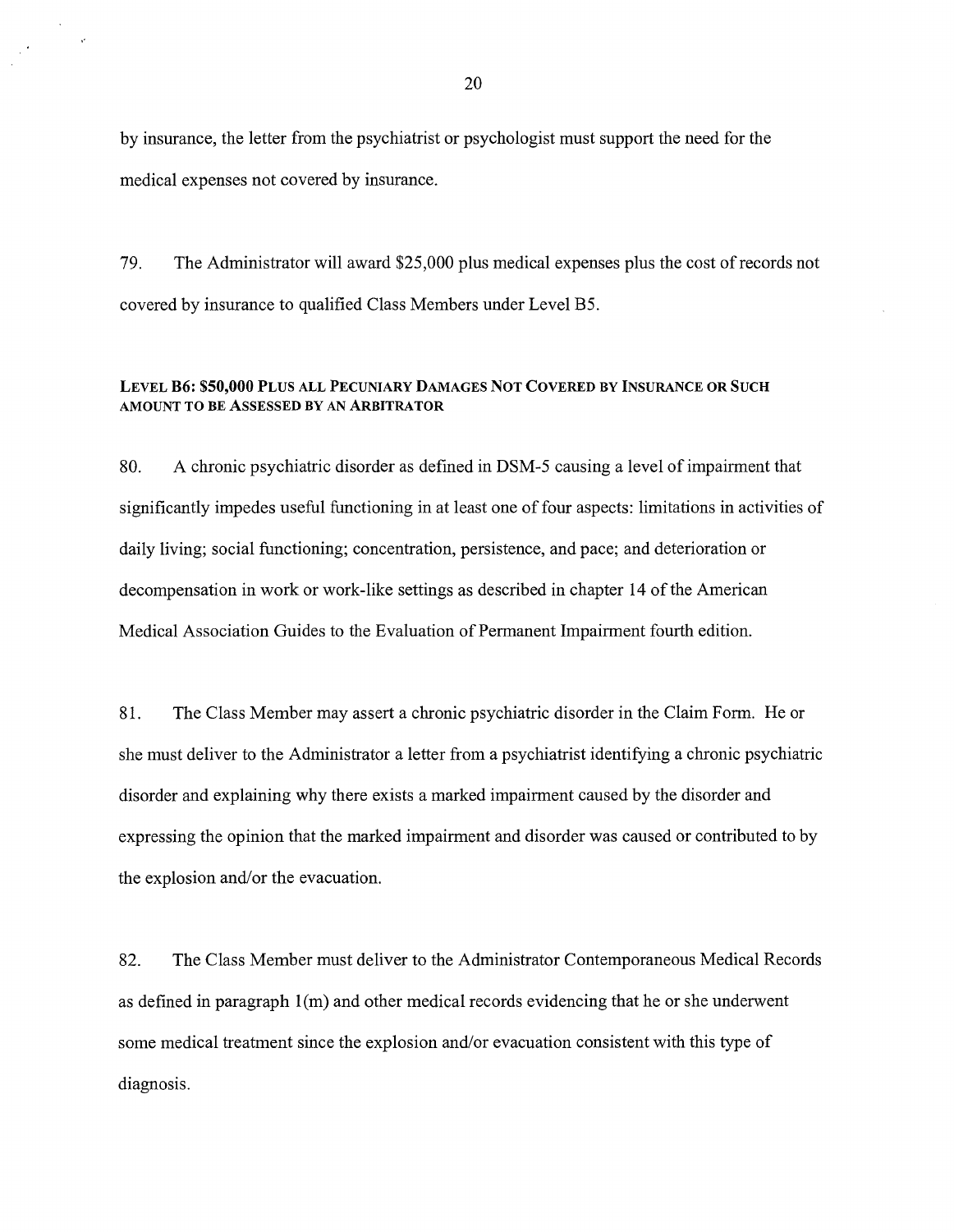83. Level B6 Class Members may elect to have his or her claim assessed by the Arbitrator. Any Class Member making this request must submit a report from a psychiatrist which provides an opinion that the alleged psychiatric disorder meets the Level B6 criteria.

84. The Administrator or Arbitrator may award \$50,000 plus all pecuniary damages not covered by insurance plus disbursements associated with the Class Member's Level B6 claim.

#### APPEALS FROM THE ADMINISTRATOR'S DECISIONS IN LEVELS Bl to B6

85. If there is an appeal by the Class Member from the decision of the Administrator at Levels B1 to B6, the Arbitrator must decide this claim on the record submitted to the Administrator. The Arbitrator cannot give the Class Member or the Administrator a further opportunity to introduce further or fresh evidence.

### RE-ALLOCATION OF EXCESS FUNDS

86. After all the eligibility challenges, awards and appeals are final, the Administrator must total all awards in each category separately.

87. If the total amount awarded to the Class Members in any given category is more than the reserve amount for the category, the payment to each Class Member shall be reduced *pro rata*  for that category, and the amount of the shortfall in the category will be calculated.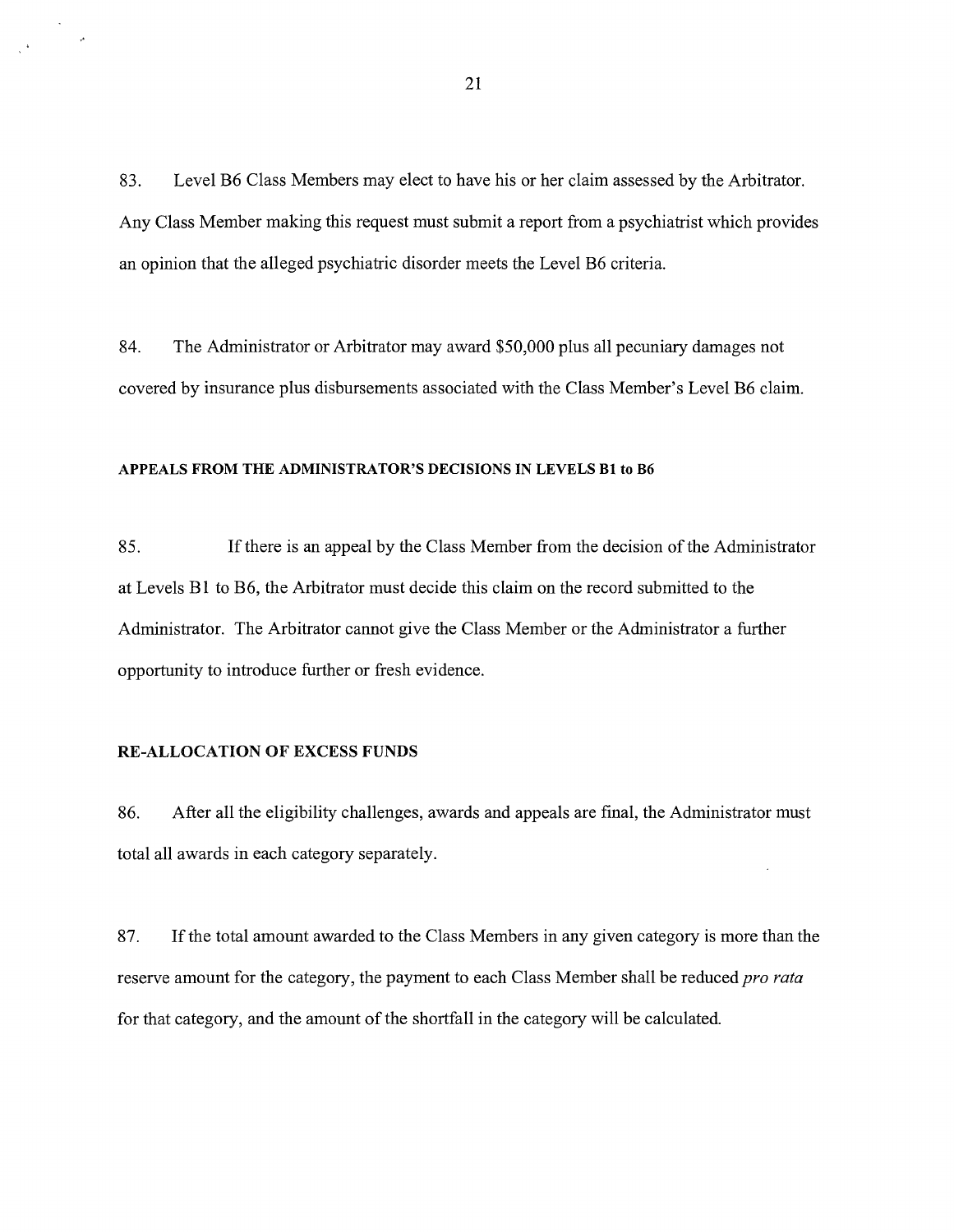88. If the total amount awarded to the Class Members in any given category is less than the reserve amount, each Class Member in that category will be paid in full and the surplus will be calculated.

89. All shortfalls will share in total surplus, if any, *pro rata*.

90. Ifthere remains any surplus after all reallocations are calculated, the surplus will be paid to the Class Members, *pro rata,* excluding the Subrogated Insurers and the City of Toronto.

### REPORTING TO THE COURT AND DISTRIBUTION OF SETTLEMENT FUNDS

91. After all eligibility challenges, awards and appeals are final, the Administrator shall deliver a report Electronically to Class Counsel, counsel for the Subrogated Insurers and City of Toronto, the Children's Lawyer, and the Public Trustee, listing each Class Member and the amount that he or she will receive under this Distribution Plan.

92. The Court will decide whether or not this report will be sealed in whole or in part.

93. If the Court is satisfied with the Administrator's report, the Court shall approve the distribution and/or make any other order that the Court deems appropriate.

94. After distributing the cheques to the Class Members, inevitably, there will be some cheques that will not be negotiated. After six months, each cheque that has not been negotiated